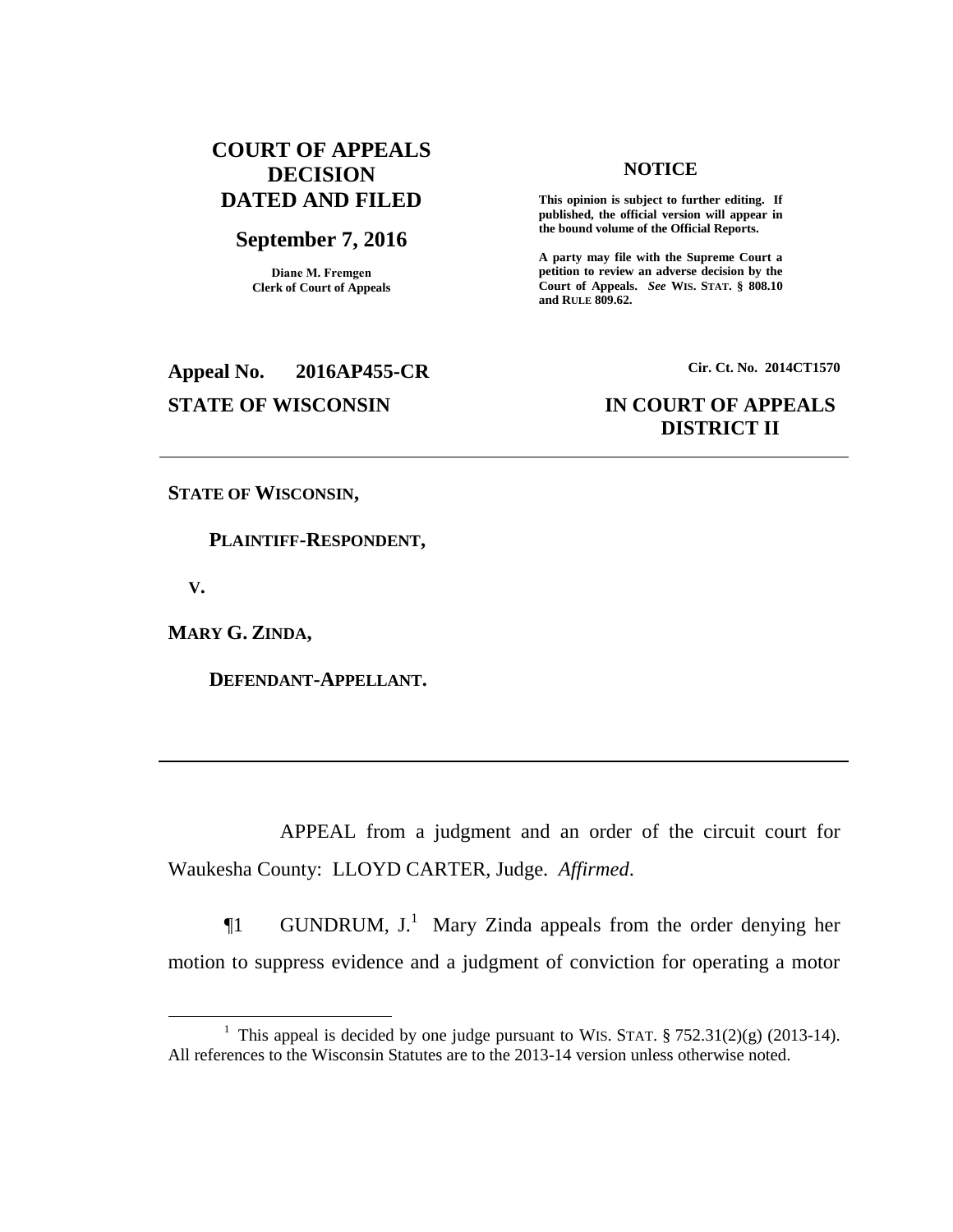vehicle while intoxicated, third offense. Zinda argues the arresting officer unlawfully seized her prior to detecting intoxicants on her breath, which led to further investigation for OWI. We conclude that Zinda was not seized at the time the officer smelled the intoxicants, and thus there was no Fourth Amendment violation in his procurement of that or subsequent evidence. We additionally conclude that even if the officer had seized her prior to smelling the intoxicants, such seizure would have been lawful in that the officer had reasonable suspicion to do so. We affirm. $<sup>2</sup>$ </sup>

 $\overline{a}$ 

In addition, on appeal, Zinda only objects to the circuit court's consideration of the recording on Confrontation Clause grounds. At the hearing, however, the court informed the parties it would listen to the recording outside of the hearing and their presence. Zinda raised no Confrontation Clause objection to the court's plan of action, but only earlier objected on authentication and collective knowledge doctrine grounds to receipt of the 911 call into evidence. Thus, in addition to not developing the Confrontation Clause issue, she also forfeited it by failing to raise it before the circuit court. *State v. Caban*, 210 Wis. 2d 597, 604, 563 N.W.2d 501 (1997) ("The general rule is that issues not presented to the circuit court will not be considered for the first time on appeal.").

<sup>&</sup>lt;sup>2</sup> Zinda also intimates in her brief-in-chief that the Confrontation Clause may have been violated because the circuit court listened to a 911 recording, which had been introduced by the State at the suppression hearing, outside of the hearing. Because she fails to cite to case law or develop legal arguments to show how the court's actions violated the Confrontation Clause, she has failed to sufficiently develop this issue, so we will not consider it. *Clean Wis., Inc. v. PSC*, 2005 WI 93, ¶180 n.40, 282 Wis. 2d 250, 700 N.W.2d 768 ("We will not address undeveloped arguments."); *see also Industrial Risk Insurers v. American Eng'g Testing, Inc.*, 2009 WI App 62, ¶25, 318 Wis. 2d 148, 769 N.W.2d 82 ("[W]e will not abandon our neutrality to develop arguments [for a party]."). In her reply brief, Zinda responds to arguments in the State's response brief by attempting to distinguish this case from *State v. Zamzow*, 2016 WI App 7, ¶¶10-11, 366 Wis. 2d 562, 570, 874 N.W.2d 328 (2015), in which we stated the Confrontation Clause does not apply to pretrial suppression hearings—like the suppression hearing in this case—but she still fails to develop any legal argument for how and why the circuit court erred in listening to the 911 audio as it did. Zinda has the burden on appeal of demonstrating the circuit court erred. *See Seltrecht v. Bremer*, 214 Wis. 2d 110, 125, 571 N.W.2d 686 (Ct. App. 1997). Because she has not developed an argument on this issue, she has failed to meet her burden.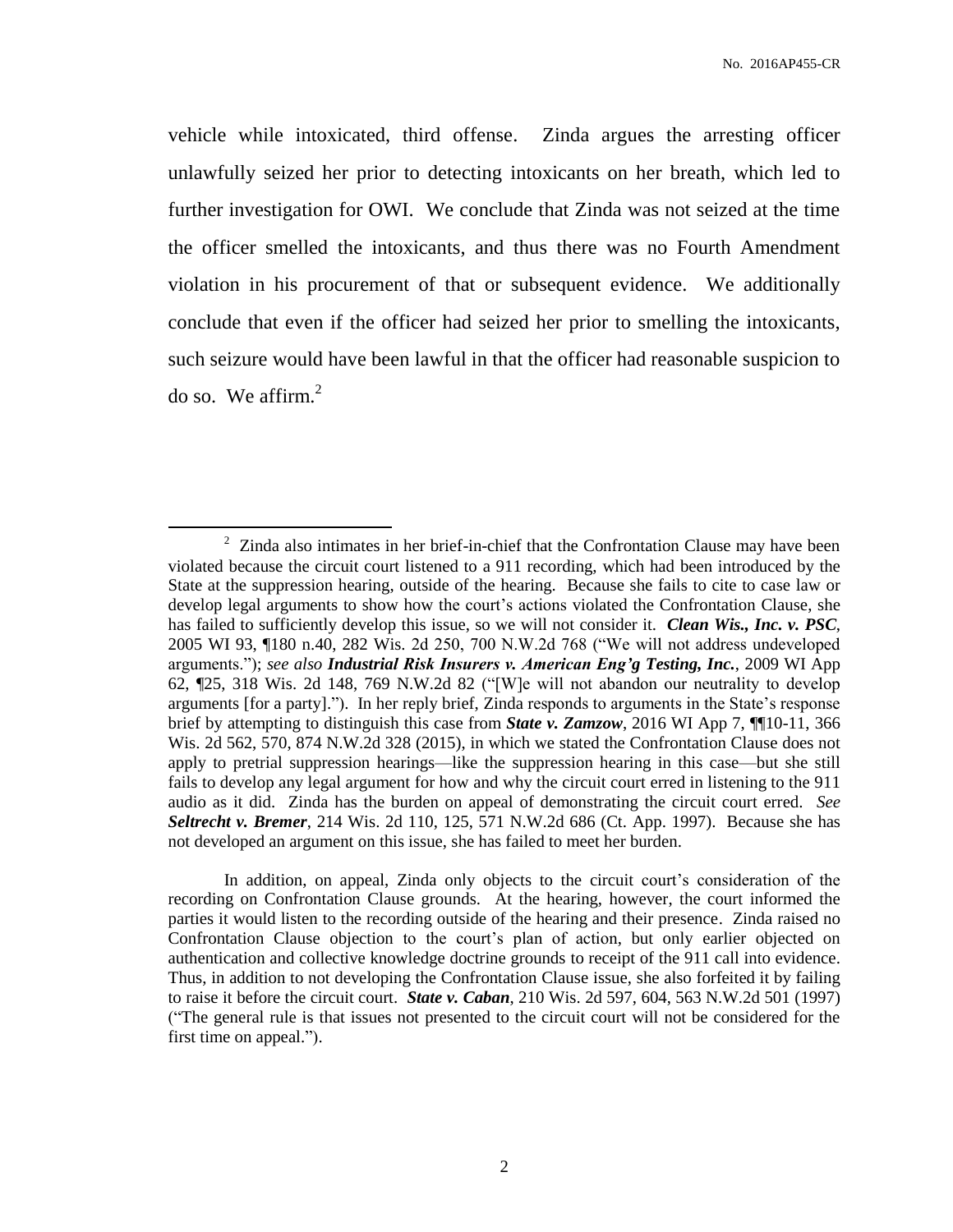#### *Background*

¶2 The circuit court held an evidentiary hearing on Zinda's suppression motion at which the State and Zinda each called one witness to testify. The State called Town of Oconomowoc Police Chief James Wallis and Zinda called Oconomowoc Police Officer Adam Parkhurst. Their relevant undisputed testimony is as follows.

¶3 Wallis testified that around 2:50 p.m. on October 14, 2014, dispatch advised him a 911 caller, who identified herself, $3$  was reporting "a possible drunk driver and erratic driving." Dispatch informed Wallis the caller was following the suspect vehicle and reported that the vehicle "had either gone off the road or nearly gone off the road, and that basically the driving was erratic." Wallis was provided a license plate number and informed of the make and model of the vehicle and that the caller and the vehicle were "on Highway 16, in the area of Brown Street." Wallis ran the license plate number and learned of the address associated with the vehicle. After trying unsuccessfully to locate it, Wallis went to the residence.

¶4 Wallis pulled into the suspect driver's driveway and backed into a parking stall on the side of the driveway. The suspect vehicle subsequently pulled into the driveway. As Wallis exited his vehicle, the driver of the vehicle "looked somewhat confused." Wallis approached and, from prior contacts, recognized the driver as Zinda.

 $\overline{a}$ 

<sup>&</sup>lt;sup>3</sup> Wallis also testified that the caller provided a statement to the Town of Oconomowoc the next day.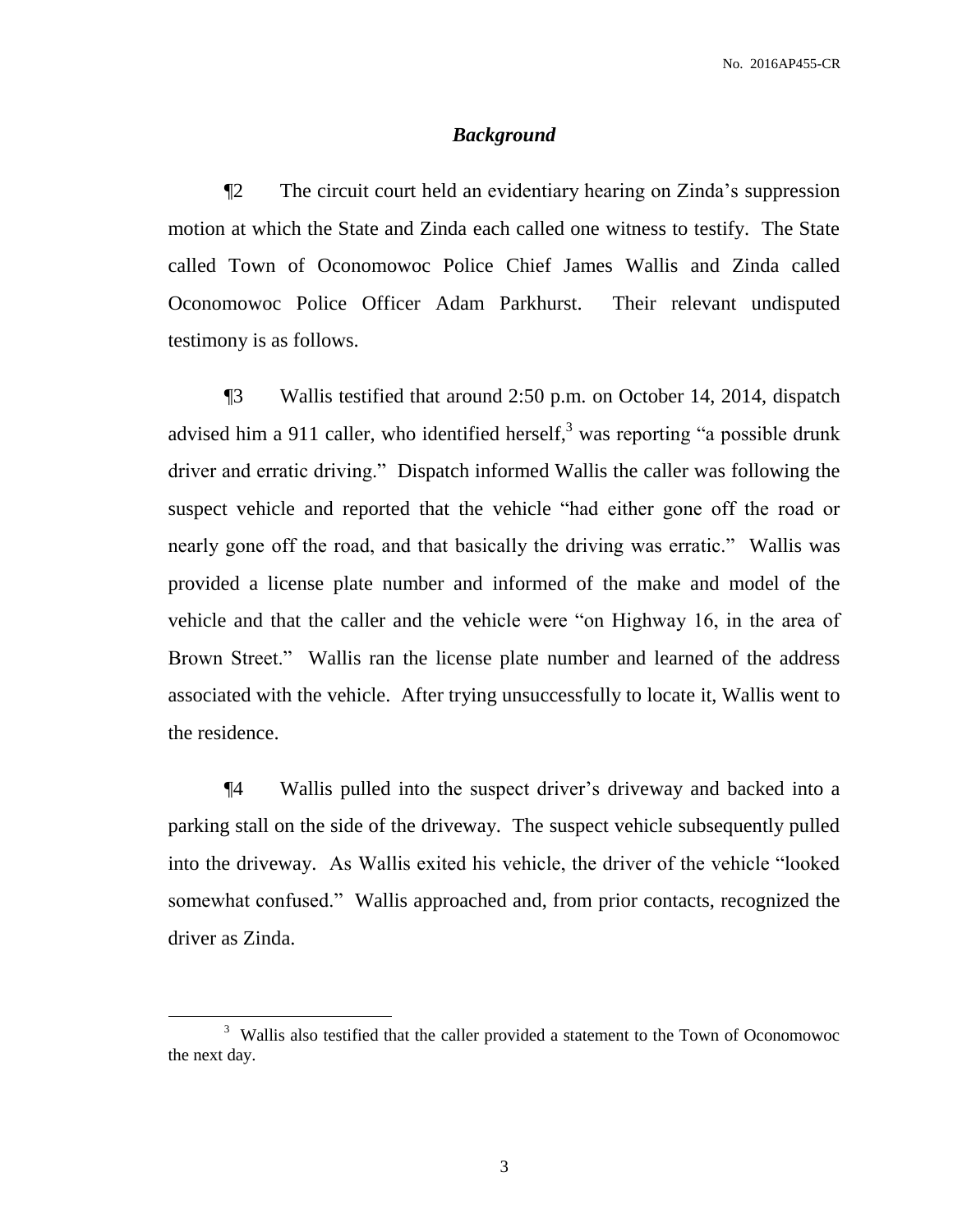¶5 Zinda exited her vehicle. Wallis confirmed he did not order her to exit, instruct her to do anything before exiting, make any commands, point a weapon at her, or "do anything towards her at all" prior to her exiting her vehicle. The emergency lights on Wallis' vehicle were not activated.

¶6 Wallis walked up to Zinda and advised her he was there "in reference to an erratic driving." Zinda responded, "[N]o," and appeared "a little bit confused." Wallis detected the odor of intoxicants emitting from Zinda and then had her perform field sobriety tests, which ultimately led to her arrest. Adam Parkhurst, a City of Oconomowoc police officer, who had followed Zinda to her residence, also had exited his squad and walked up next to Zinda's vehicle.

¶7 On cross-examination, Wallis testified that his report on the case reflected information dispatch had relayed to him, and it indicated dispatch had informed him the suspect vehicle had exited Highway 16, made a U-turn, and got back onto Highway 16. Wallis testified that he stood on the driver's side of Zinda's vehicle "towards the rear tire area, side door area." Zinda's home was on the opposite side, the passenger's side, of the vehicle, and to get to it, Zinda would have had to pass by Wallis; however, Wallis "did not block her route." Parkhurst also was standing on the driver's side of the vehicle, more towards the front. Both officers were wearing their uniforms.

¶8 On redirect examination, Wallis explained that he was standing "out away from" Zinda's vehicle, confirming there was room for Zinda to walk past him, and further confirming there was also room for her to "have gone forward and around the vehicle." When Zinda began to walk past Wallis, Wallis could smell intoxicants coming from her breath; following that observance, he asked her to perform the field sobriety tests.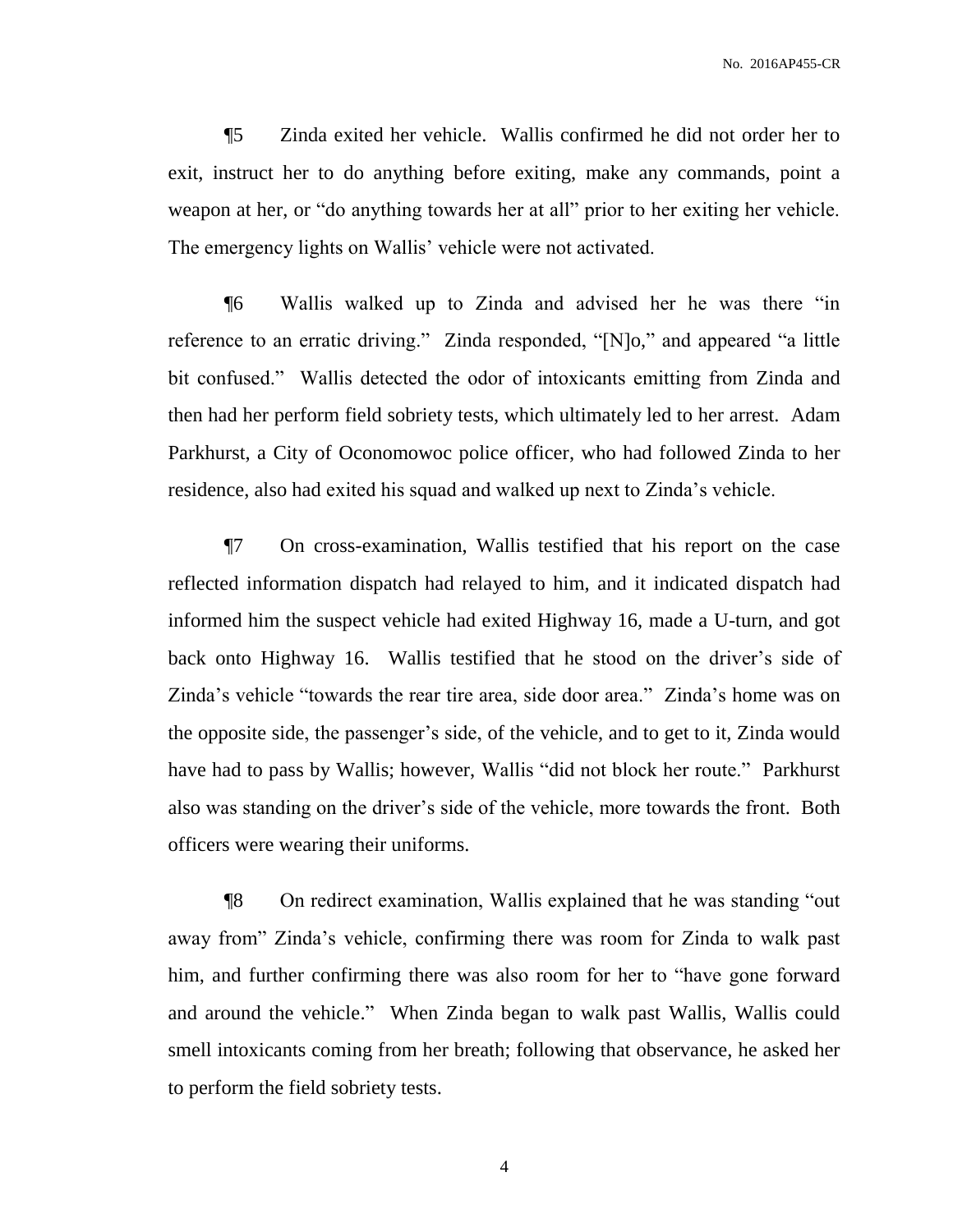¶9 Zinda called Parkhurst to the stand. He testified that before Zinda had reached her home, he had followed her for approximately thirty to forty-five seconds and did not observe any concerns with her driving. He testified that although he was not certain, he believed he parked his vehicle in the driveway and did not believe Zinda would have been able to back her car out of the driveway. He did not have the emergency lights activated on his squad.

¶10 The circuit court denied Zinda's suppression motion, and Zinda was eventually convicted and sentenced. She appeals.

### *Discussion*

¶11 Zinda claims the circuit court erred in concluding she was not seized until Wallis requested that she perform field sobriety tests, which was after Wallis detected intoxicants on her breath. She asserts she was seized "after [she] exited her vehicle, when Chief Wallis told her that he wanted to talk to her," and that the seizure was unlawful because at that time Wallis did not have reasonable suspicion to believe she had violated the law. We conclude the court did not err in denying Zinda's suppression motion because Wallis had reasonable suspicion to temporarily detain/seize Zinda at the time he did so. We affirm.

#### *Zinda was not seized until Wallis requested that she perform field sobriety tests*

¶12 We apply the same standard in reviewing the denial of a motion to suppress and a determination as to whether a seizure occurred. *County of Grant v. Vogt*, 2014 WI 76, ¶17, 356 Wis. 2d 343, 850 N.W.2d 253. We will uphold the factual findings of the circuit court unless they are clearly erroneous, but we independently review the application of those facts to constitutional principles. *Id.*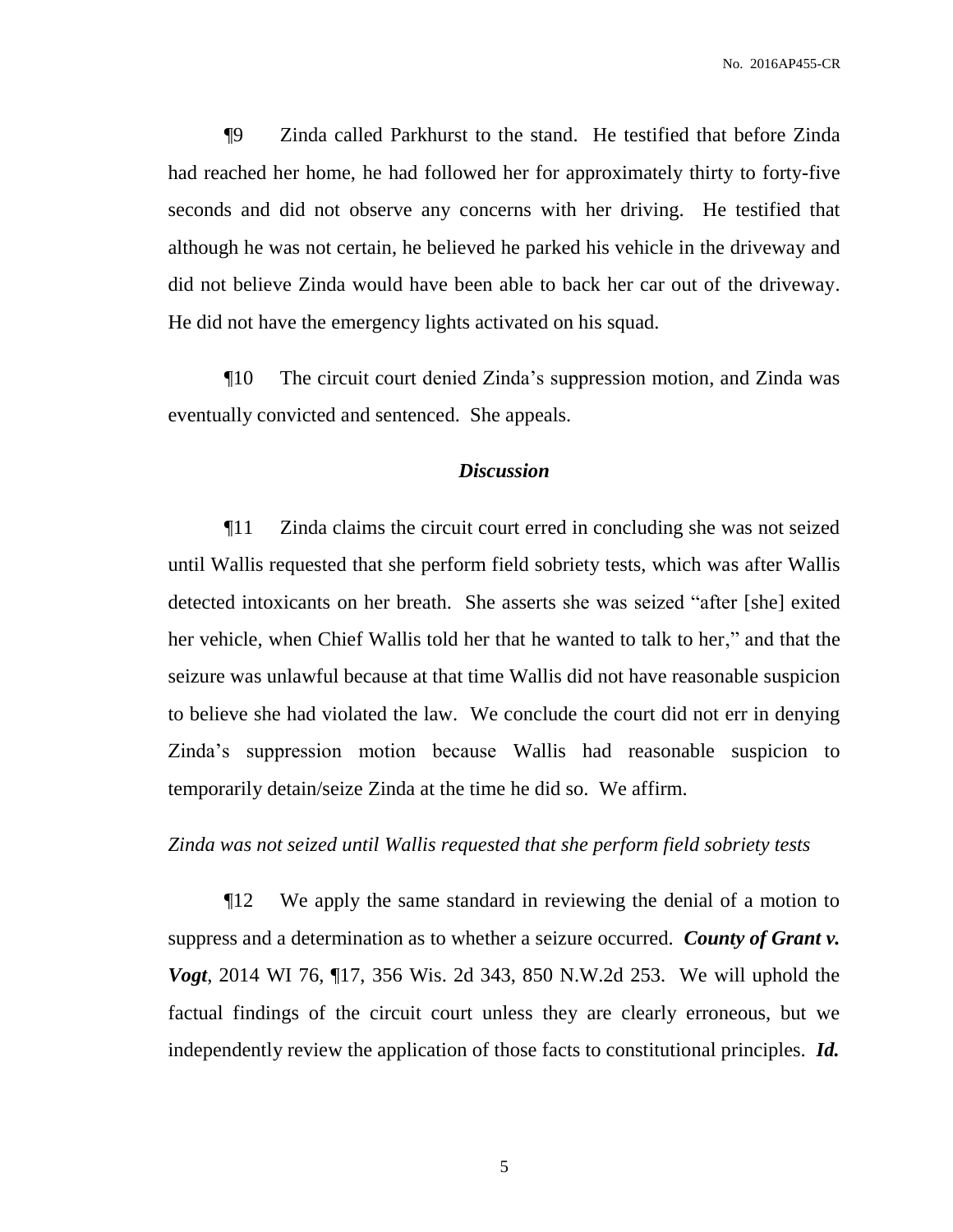¶13 The Fourth Amendment to the United States Constitution and article I, section 11 of the Wisconsin Constitution protect citizens against unreasonable seizures.<sup>4</sup> These constitutional provisions, however, "are not implicated until a government agent 'seizes' a person." *Vogt*, 356 Wis. 2d 343, ¶19 (citation omitted). The test for whether a seizure has occurred is an objective one, looking at the totality of the circumstances, *id.*, ¶¶30, 38, and considering "whether an innocent reasonable person, rather than the specific defendant, would feel free to leave under the circumstances," *id.*, ¶30. There is no seizure "[u]nless the circumstances of the encounter are so intimidating as to demonstrate that a reasonable person would have believed he was not free to leave." *Immigration & Naturalization Serv. v. Delgado*, 466 U.S. 210, 216 (1984).

¶14 Our supreme court's decision in *Vogt* is instructive. Around 1:00 a.m., a law enforcement officer observed Vogt's vehicle pull into a public parking lot next to a park and boat landing on the Mississippi River, both of which were closed. *Vogt*, 356 Wis. 2d 343, ¶4. Curious, the officer also pulled into the lot and parked his marked squad car behind Vogt's vehicle. *Id.*, ¶6. The headlights of the squad car were on, but not the red and blue emergency lights. *Id.* The officer approached the vehicle, knocked on the driver's side window and motioned for the driver, Vogt, to roll down the window. *Id.*, ¶¶7, 43. Vogt rolled it down, and the officer asked him what he was doing. *Id.*, ¶8. When Vogt responded, the officer noticed the smell of intoxicants and that Vogt's speech was slurred, ultimately leading to Vogt's arrest and prosecution for OWI. *Id.*, ¶¶8-9. As the

 $\overline{a}$ 

<sup>4</sup> Because our supreme court "interprets the Wisconsin Constitution to be coterminous with the United States Constitution in this area," our analysis applies to both constitutions. *See County of Grant v. Vogt*, 2014 WI 76, ¶18 n.9, 356 Wis. 2d 343, 850 N.W.2d 253.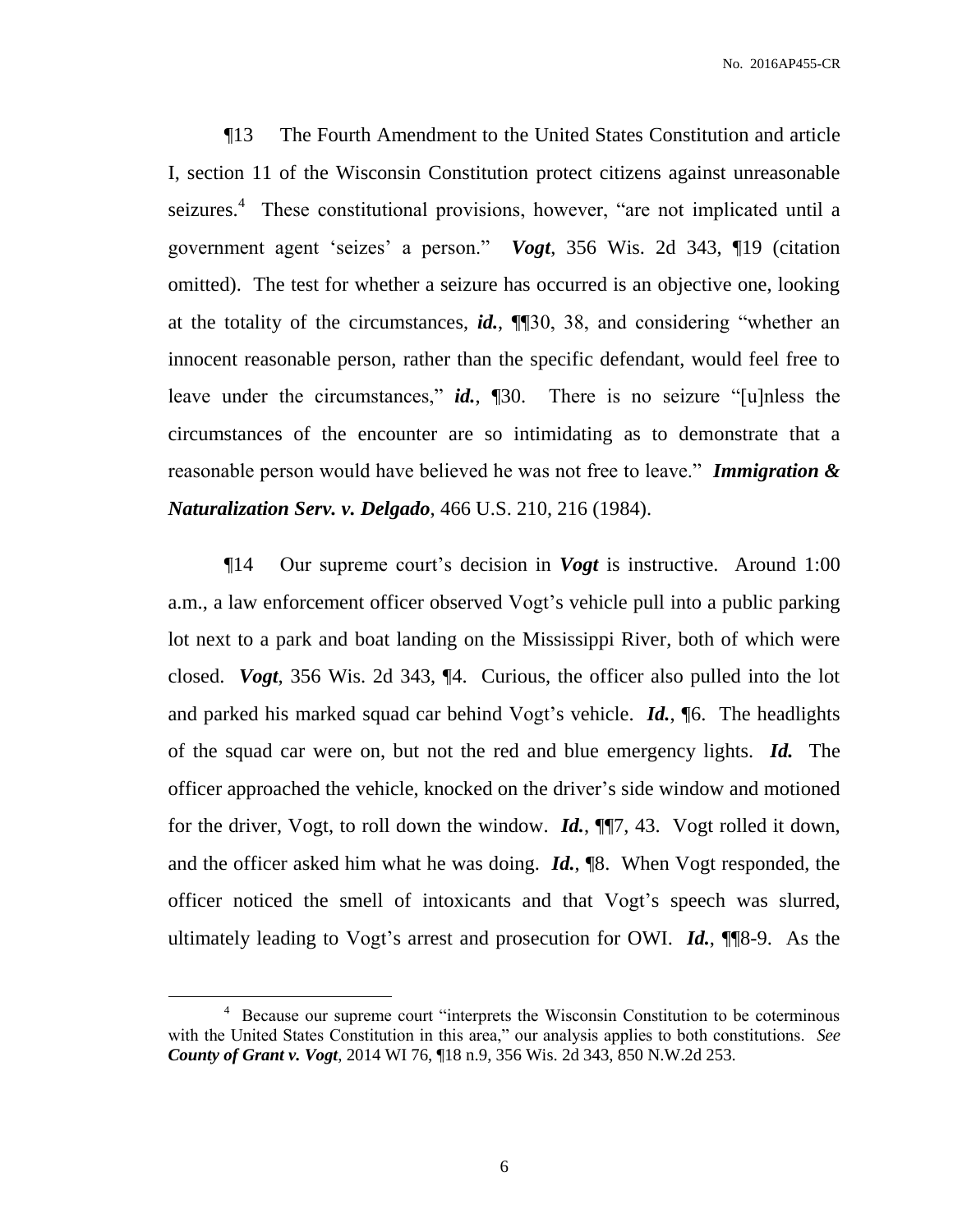*Vogt* court described the testimony of the officer, the officer stated if Vogt "had ignored him and driven away, [the officer] would have let him go because he 'had nothing to stop him for.'" *Id.*, ¶7.

¶15 The circuit court denied Vogt's suppression motion related to his arrest, and subsequently held a court trial. *Id.*, ¶¶10-11. At that trial, Vogt and his passenger testified the officer "rapped" hard on the driver's side window and verbally commanded Vogt to roll it down. *Id.*, ¶[11-12. Vogt renewed his suppression motion, which the court denied. *Id.*, ¶13. The court ultimately found Vogt guilty, *id.*, ¶¶13-14, we reversed, and the County of Grant petitioned the supreme court for review, which petition the court granted. *Id.*, **[16**] 15-16.

¶16 Before the supreme court, Vogt argued he had been unlawfully seized when the officer knocked on his window and "commanded" him to roll it down. *Id.*, ¶40. Vogt highlighted the following: "(1) [the officer] parked right behind Vogt's vehicle; (2) 'the location of Mr. Vogt's vehicle in the parking lot was not conducive to simply driving away'; (3) [the officer] commanded Vogt to roll down the window; and (4) [the officer] rapped loudly on the window." *Id.* Reversing the decision of this court, the supreme court concluded that "[e]ven taken together, these facts do not demonstrate that Vogt was seized." *Id.*, ¶41.

¶17 The *Vogt* court stated that "[a]lthough [the officer] parked directly behind Vogt and allegedly there were obstacles on three sides of Vogt's vehicle, these facts do not demonstrate that Vogt was seized because" the evidence supported the conclusion that Vogt had enough room in front of his vehicle to be able to pull it forward and turn around. *Id.*, ¶¶41-42. "[T]here was an avenue by which Vogt could have actually left…. Vogt was not seized simply because there was only one way out of the parking lot." *Id.*,  $\P{42}$ . The court found unpersuasive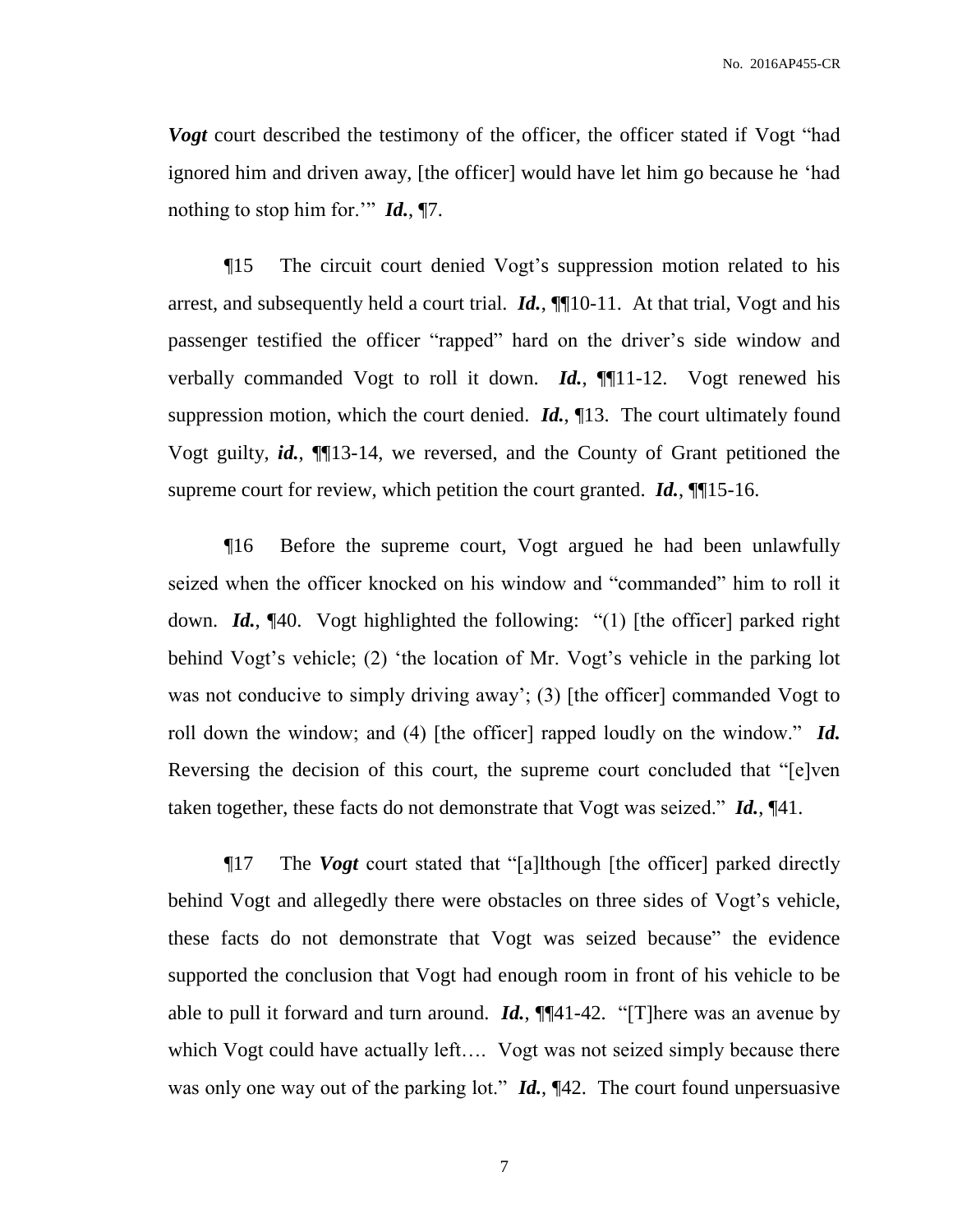Vogt's assertion that he was seized as a result of a verbal "command" from the officer to roll down the window, noting the circuit court found that the officer had "tapp[ed]" on Vogt's window and motioned for Vogt to roll it down, but that the officer "wasn't commanding [Vogt] to do anything, ... he was simply trying to make contact." *Id.*, ¶43. The *Vogt* court further noted the circuit court's determination that the officer's conduct was, as the *Vogt* court stated it, "not so intimidating as to constitute a seizure." *Id.* In response to Vogt emphasizing on appeal the loudness of the knock on the window, the *Vogt* court stated, "A knock might sound loud to an unsuspecting vehicle occupant, but that alone does not mean the occupant has been seized." *Id.*, ¶44. Looking at the totality of the circumstances, the court stated:

> In similar circumstances, a person has the choice to refuse an officer's attempt to converse and thereby retain his privacy, or respond by talking to the officer and aiding the officer in his duty to protect the public. A dutiful officer does not make a mistake by presenting a person with that choice. Only when the officer forecloses the choice by the way in which he exercises his authority—absent reasonable suspicion or probable cause—does he violate the Fourth Amendment.

> Although it may have been Vogt's social instinct to open his window in response to [the officer's] knock, a reasonable person in Vogt's situation would have felt free to leave.... The circumstances attendant to the knock in the present case are not so intimidating as to transform the knock into a seizure....

> The facts in this case do not show a level of intimidation or exercise of authority sufficient to implicate the Fourth Amendment until after Vogt rolled down his window and exposed the grounds for a seizure.

*Id.*, ¶¶52-54.

¶18 Here, the encounter with Wallis occurred in the middle of the day, a less intimidating time to be approached by police than 1:00 a.m., as in *Vogt*.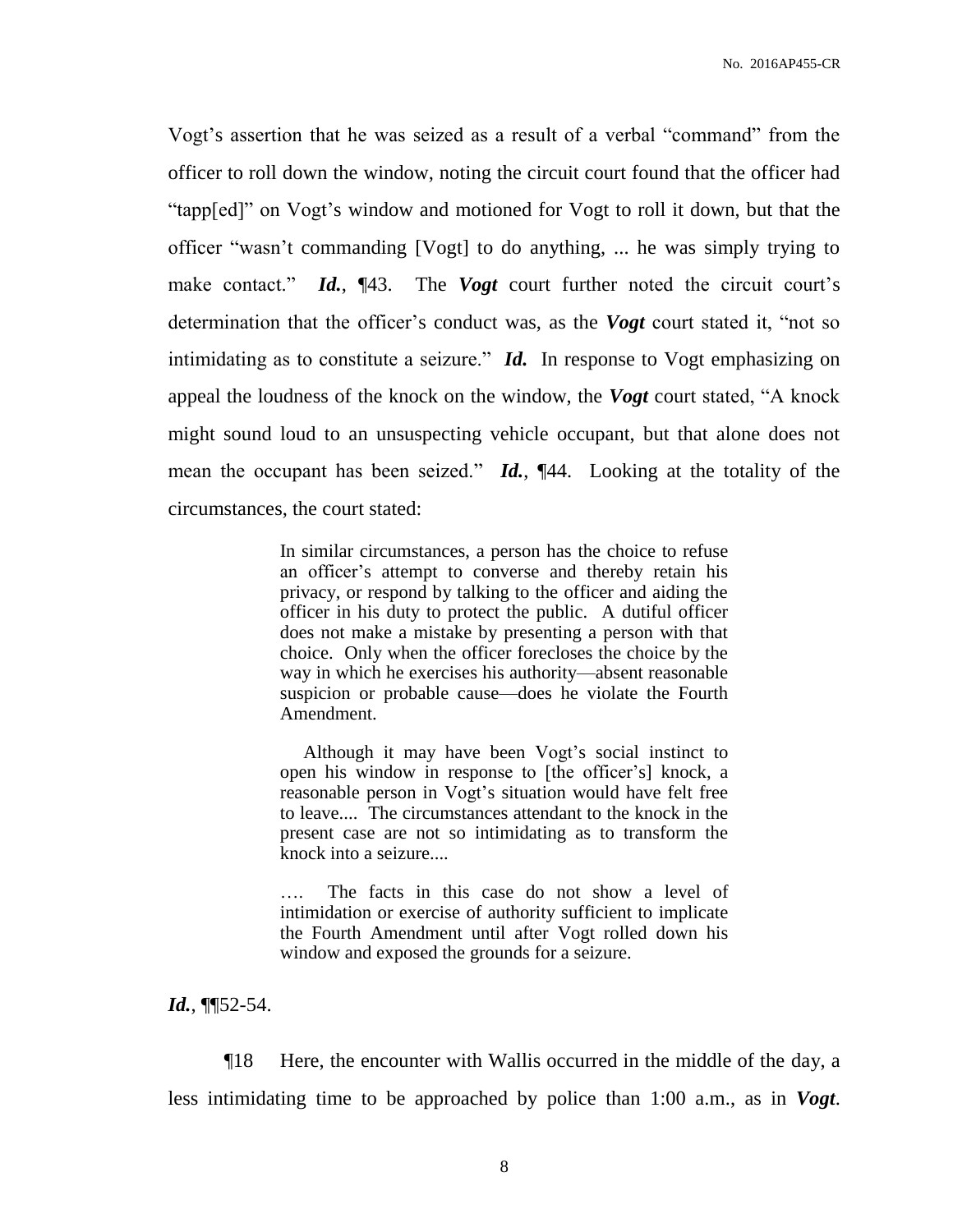Zinda cites the fact the interaction took place on her private property instead of on public property as support for her position that she was seized immediately upon Wallis' initial contact with her; however, we have no reason to view this fact in the manner she does, especially since she does not develop an explanation of this point. Based upon case law, however, the position seems stronger that a reasonable person in Zinda's position would have felt more comfortable, and less intimidated, on her home turf. *See State v. Kilgore*, 2016 WI App 47, ¶25, 370 Wis. 2d 198, N.W.2d ("[W]hen 'a person is questioned on his [or her] own turf ... the surroundings are not indicative of the type of inherently coercive setting that normally accompanies a custodial interrogation." (citations omitted)).<sup>5</sup>

¶19 Furthermore, the undisputed testimony is that Wallis did not order Zinda to exit her vehicle, instruct her to do anything before exiting, make any commands, point a weapon at her, or "do anything towards her at all," and neither Wallis nor Parkhurst had their emergency lights activated. When Wallis approached Zinda, who had exited her vehicle, he stood far enough off the side of the vehicle so that Zinda would be able to pass by. Parkhurst also approached the vehicle and stood near the front on the driver's side, but Wallis' testimony established that there was room for Zinda to "have gone forward around the vehicle." When Zinda did begin to walk past Wallis, he detected the odor of intoxicants and thereafter temporarily detained—seized—Zinda for the purpose of performing field sobriety tests. Considering *Vogt*, we conclude she was not seized until this temporary detention, and thus the Fourth Amendment was not implicated

 $\overline{a}$ 

<sup>5</sup> While *Kilgore* addressed the Fifth Amendment and the case before us deals with the Fourth Amendment, we nonetheless believe the principle expressed in Kilgore is equally applicable in this Fourth Amendment context. *State v. Kilgore*, 2016 WI App 47, 370 Wis. 2d 198, N.W.2d .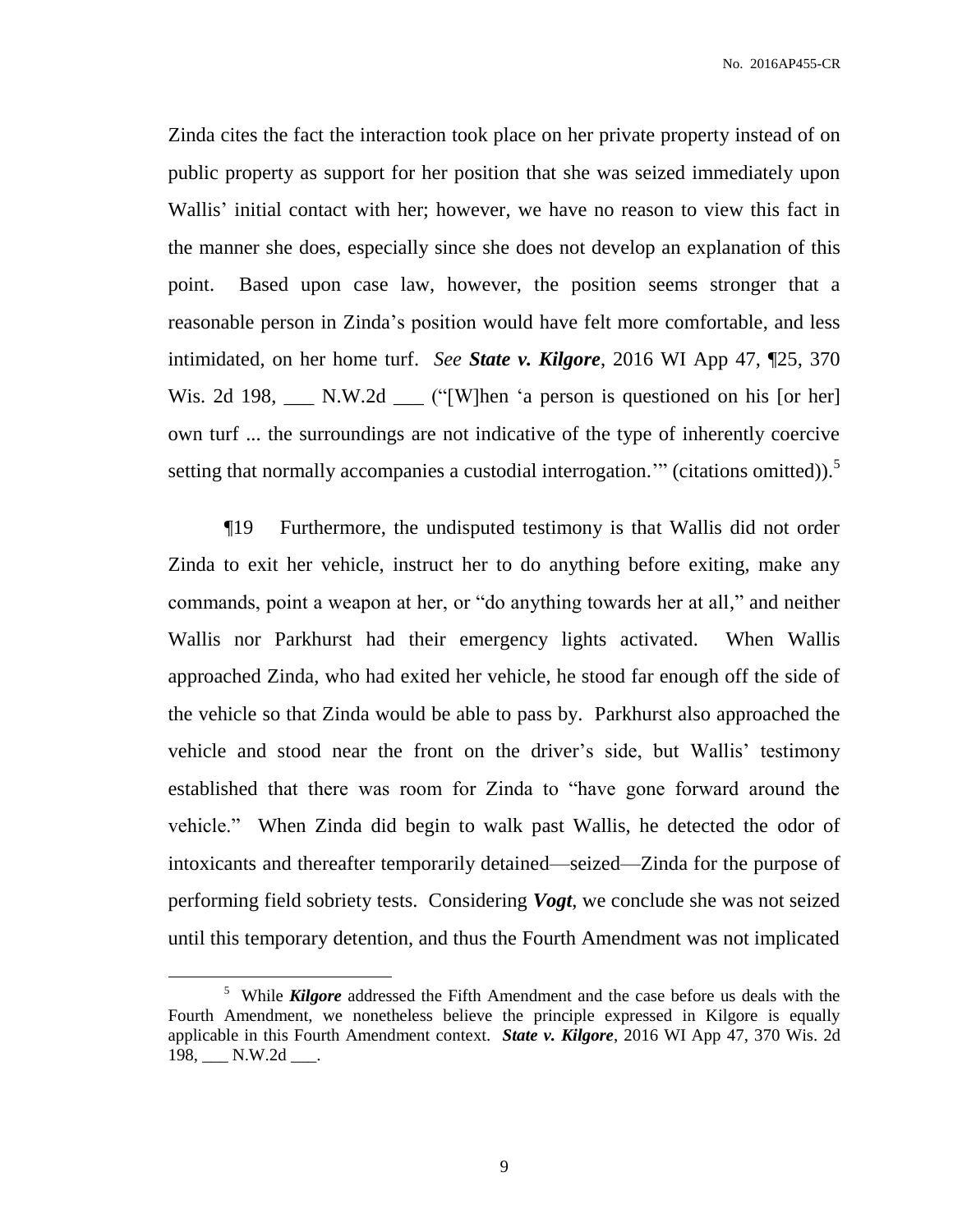until this point. Zinda does not dispute that Wallis had reasonable suspicion to temporarily detain her once he detected the odor of intoxicants.

¶20 Zinda attempts to distinguish *Vogt* by pointing out that she "would not have been able to drive away and to get to her front door she would have had to squeeze between her car and the garage door in order to avoid speaking with Chief Wallis." To begin, Zinda's "squeeze" characterization is not supported by the undisputed testimony. Wallis' testimony was that she could pass unimpeded by way of either the front or back of the vehicle. Additionally, the fact that Parkhurst's squad was behind her vehicle in the driveway does not mean Zinda was seized. Zinda had just driven home of her own free will and exited her vehicle in the driveway. The question for us is whether "a reasonable person would have believed he[/she] was not free to leave" under the circumstances. Under the totality of the circumstances, a reasonable person would have believed he/she was free to walk around either the front or back of the vehicle and enter the home or otherwise depart the area on foot without being restrained.

¶21 We find the circumstances Zinda faced quite similar to those faced by Vogt, with the only significant difference being that Zinda could not have driven away in her vehicle due to Parkhurst's vehicle being parked behind it. But that fact does not change our analysis. In *Vogt*, the officer tapped right on Vogt's window, *Vogt*, 356 Wis. 2d 343, ¶7, so presumably the officer's body position would have impeded Vogt's ready departure from the area on foot; yet he still could have turned his vehicle around and driven away. Similarly, although her vehicle may have been blocked by Parkhurst's, Zinda's pathways to walk away from the officers were unimpeded. Furthermore, Vogt had argued that "the location of [his] vehicle in the parking lot was not conducive to simply driving away." *Id.*, ¶40. Nonetheless, the *Vogt* court stated that even taking that fact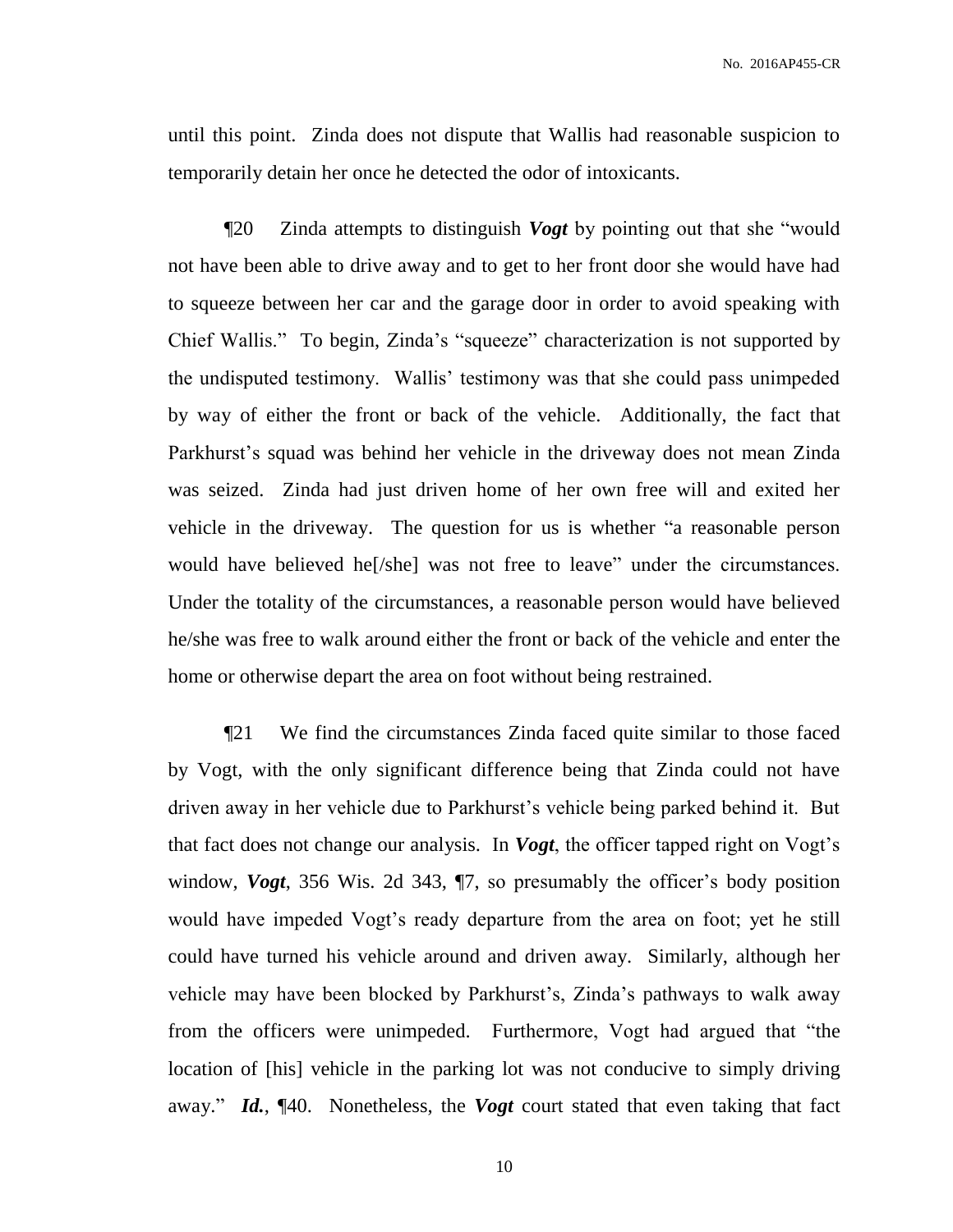together with the other facts argued by Vogt, Vogt failed to demonstrate he had been seized. *Id.*, ¶41. Significantly, as with the situation in *Vogt*, here "there was an avenue by which [Zinda] could have actually left." *See id.*, ¶42.

¶22 The circumstances, including the officers' conduct, here were "not so intimidating as to constitute a seizure." *See id.*, ¶43. Zinda was not seized until Wallis requested that she perform field sobriety tests, and, again, Zinda does not dispute he had reasonable suspicion to lawfully seize her at that time.

### *Wallis had reasonable suspicion to detain Zinda when she exited her vehicle*

¶23 Even if Wallis had seized Zinda when she exited her vehicle and he made contact with her, such a seizure would have been lawful. Dispatch informed Wallis that a 911 caller, who identified herself to dispatch $6$  and was following Zinda, reported that Zinda "had either gone off the road or nearly gone off the road, and that basically the driving was erratic." Dispatch also informed Wallis the suspect vehicle had exited Highway 16, made a U-turn, and got back onto Highway 16. Further, as Wallis exited his vehicle after Zinda pulled into the driveway, Zinda, whom he recognized from prior contacts, "looked somewhat confused." Based upon this evidence, we believe Wallis had reasonable suspicion to temporarily freeze the situation to investigate.

¶24 Wallis was informed Zinda was driving erratically, and a basis for that conclusion was provided—going, or nearly going, off the road. Further, Zinda lived in the area and Wallis knew her from prior contacts. Although Wallis

 $\overline{a}$ 

<sup>6</sup> Zinda does not challenge the reliability of the information which came from the 911 caller.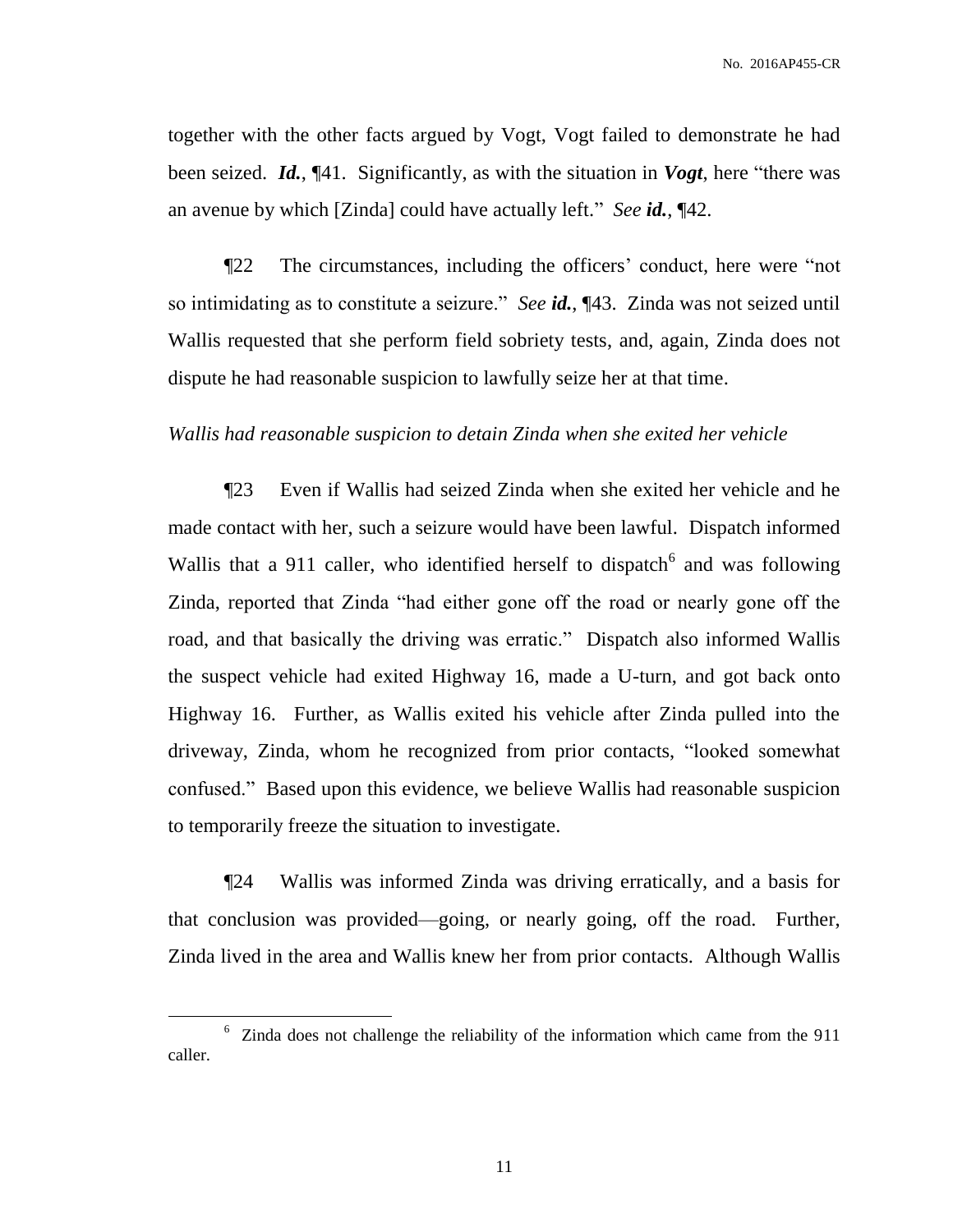did not specifically articulate a suspicion related to Zinda's exit off of and immediate re-entry onto Highway 16, the fact that someone who has lived in the area for some time (as we reasonably infer since the police chief knew her from prior contacts) is reported to be driving erratically and then gets off of the highway and makes a U-turn to get back on the same highway supports suspicion that something may be amiss with the driver. In addition, the fact Zinda "looked somewhat confused" adds, though only slightly, to our conclusion that Wallis had reasonable suspicion to investigate Zinda as soon as she exited her vehicle.

¶25 While we believe the foregoing provided Wallis with reasonable suspicion to approach Zinda when she exited her vehicle, additional evidence, which can be imputed to Wallis through the collective knowledge doctrine, supports the conclusion he had reasonable suspicion when he approached her. *See State v. Rissley*, 2012 WI App 112, ¶19, 344 Wis. 2d 422, 824 N.W.2d 853 ("[U]nder the collective knowledge doctrine, '[t]he police force is considered as a unit and where there is police-channel communication to the arresting officer and he acts in good faith thereon, the arrest is based on probable cause when such facts exist within the police department.' The same reasoning applies to cases involving investigatory stops based on reasonable suspicion." (citations omitted)).<sup>7</sup> The circuit court listened to the 911 recording and found that the caller indicated to dispatch that Zinda's vehicle, as the circuit court stated it, "has been all over the

 $\overline{a}$ 

 $\frac{7}{1}$  In its response brief, the State references the collective knowledge doctrine, and cites *State v. Rissley*, 2012 WI App 112, 19, 344 Wis. 2d 422, 824 N.W.2d 853, as one of the cases in support of the applicability of that doctrine to this case. In its reply brief, Zinda does not dispute the applicability of the collective knowledge doctrine to this case.